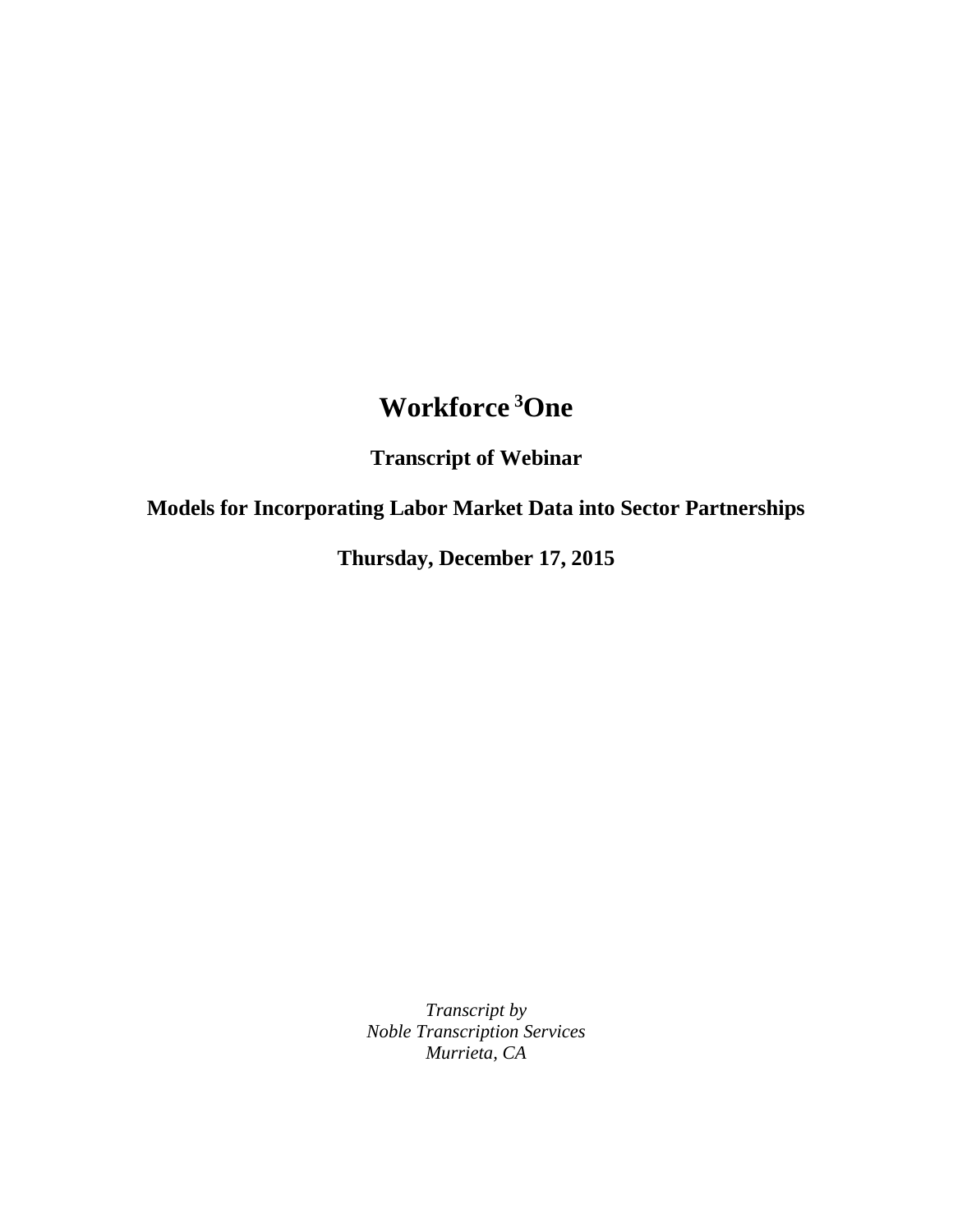BRIAN KEATING: Now we want to welcome everyone to the "Models for Incorporating Labor Market Data into Sector Partnerships" webinar, featuring WIOA Works Illinois. And to kick us off, I'm going to turn things over to Jeremy Kelly from Jobs for the Future. Jeremy is a senior program manager with Jobs for the Future. Jeremy?

JEREMY KELLY: Thanks, Brian. And this is our second data focused session in the sector strategies technical assistance that we've been conducting. And just from the poll I'm encouraged to see representation both from workforce staff and also from education. It's good to see that you're bringing different partners in your region to these types of discussions and technical assistance sessions. I'd like to reiterate what Brian said. If you'd like to chime in, press \*6 to unmute yourself, and then you can ask a question.

And without further ado I'd like to introduce Michael Baker. He's the manager for strategic planning and innovation at the Illinois Department of Commerce and Economic Opportunities, Office of Employment and Training. And he works with the WIOA Works program, which is involved in several different sector development pipeline initiatives. We're going to have time for a discussion at the end of this, and Michael's going to spend about 20 minutes going through some of the ways that they're incorporating with the market data and some different models they developed into their sector development partnerships.

But we will have plenty of time to hear from you and to ask questions of Michael as well. So with that, I'm going to hand it over to Michael.

MICHAEL BAKER: Thank you for that kind introduction. Welcome, everyone. It's an honor to speak with everyone today. Let's consider this presentation a conversation starter. We are all in this together in trying to improve how we deliver services and how we interact with private sector businesses. The end goal, regardless of what program we're in, we're trying to make all of our communities better and more prosperous. So let's just consider this a starting point for a conversation and try to be as interactive as possible as we go through today. So with that I'm going to jump in.

As many of you I'm sure know, the former workforce program across the country, the Workforce Investment Act, has sunset, has been replaced by the Workforce Innovation and Opportunity Act. And that means greater coordination, greater emphasis on working with employers, and more emphasis on sector strategies.

So we've had the opportunity here in Illinois to be engaged in this in quite a while now. We have I will say more lessons learned than best practices. But that's what happens when you innovate. And the thing about this is hopefully we can share some of what we learned, and what worked well here, and what if we had a redo on we might do differently. And I hope to hear from what your experiences have been also.

So this slide that's up there now, I'm not going to read it to you, but this is a slide that or this statement is how our core partners under the WIOA Act came together on a unifying statement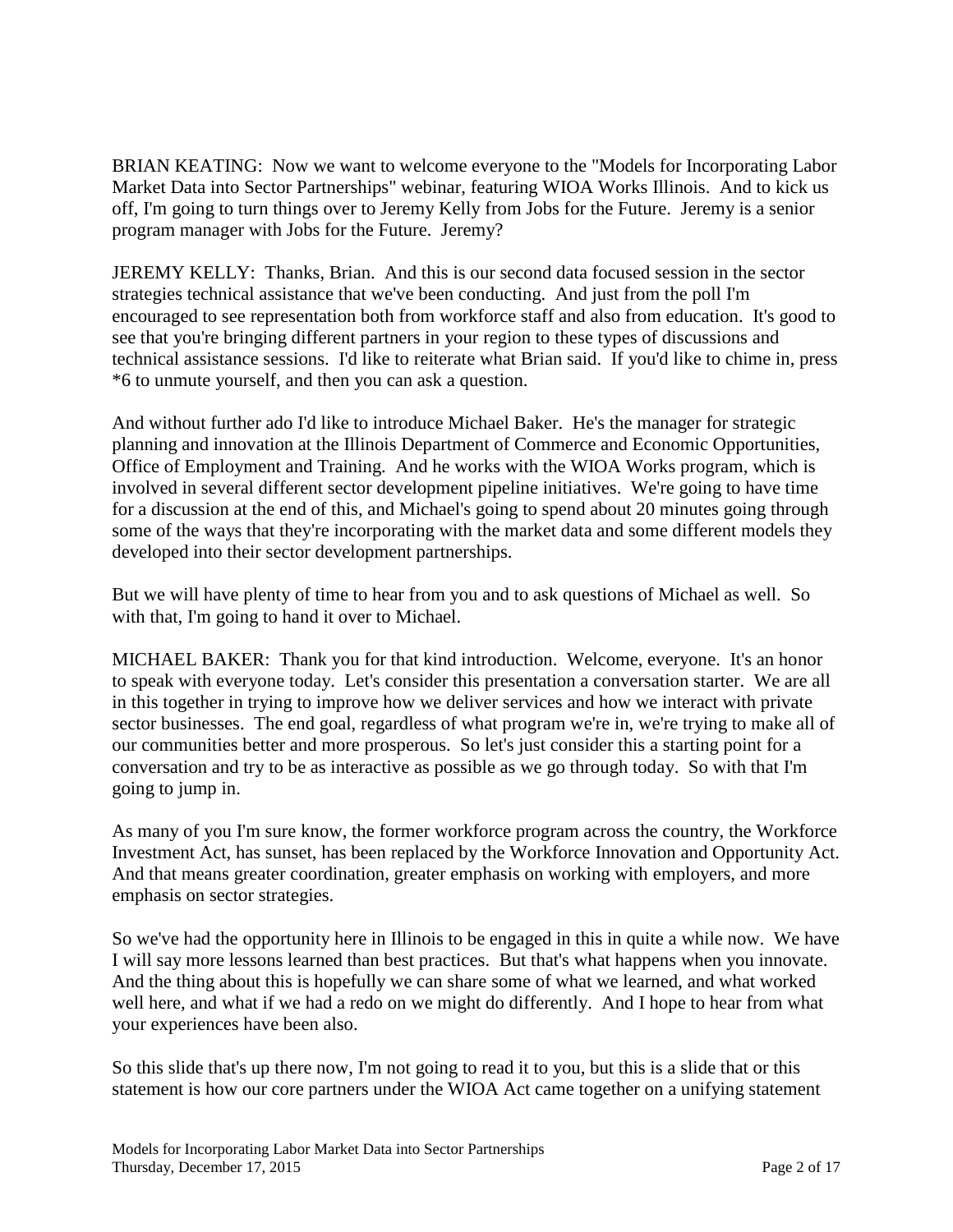of what we're all trying to accomplish. So what this says in as nice bureaucratese (sic) as we could come up with, is that we want to be employer driven, meaning employer demand needs to inform how we make our investments, how we focus our attention, and basically at the end of the day is what we're doing value added for businesses.

So those of you who have ever been on the receiving end of interest of the public sector, or you've been part of one of these programs that have gone to businesses and given them the nine most feared words in all of western civilization, "hello, I'm from the government and I'm here to help."

Case in point, we had an employer in one of our regions that announced that over an 18 month period they planned to hire 600 to 800 workers. Well, as soon as that press release hit the ground, every program came out of the woodwork knocking on their door saying, hi, we have something that will help you. We had congressman calling them up, showing up on their doorstep.

And eventually they threw up their hands and said, wow, we cannot keep all of this straight, you all need to go get your act together and come back to us with some sort of coordinated process. So what we want to do is try to get away from that piecemeal approach to engaging employers, to finding a way to allow the employers to come together on their own. And then they can come to us with what they need and speak with a larger voice. And we're going to talk about some of the details of how to go about that and how we can use data to help make that happen.

And Brian, would it be possible for me to share my screen? There's a slide that I thought I'd sent in that didn't make it into this deck that has a chart that I'd love to show folks. But if that's not possible, I can describe it.

MR. KEATING: Yeah. You need to install a small add-in. I'll post that link for you privately. So possibly, but it might take a minute or so.

MR. BAKER: OK. So basically what we're trying to get to is how can we stay engaged with employers without them feeling like they are the running back, and us public programs that are only there to help are viewed as trying to tackle them or slow them down or otherwise put them in a bind. So we want to find a way to get done what we need to get done for our programs, but do it in a way that adds value for them.

So let me try to install this add-in and we'll go from – and my virus catcher is not going to allow that. So that's OK.

So just by virtual show of hands, how many of you have ever said, hey, our program is the best kept secret in our community? I know I hear that a lot from various program folks I talk to. And what we like to do is bring our programs out of the shadow and do things that are value added so the employers want to engage. And we're going to blow through a lot of slides here very quickly. These are just here for reference and to give context to what we're talking about. So if there's time at the end we'll come back to these. And they're also available for download so you can kind of see the context.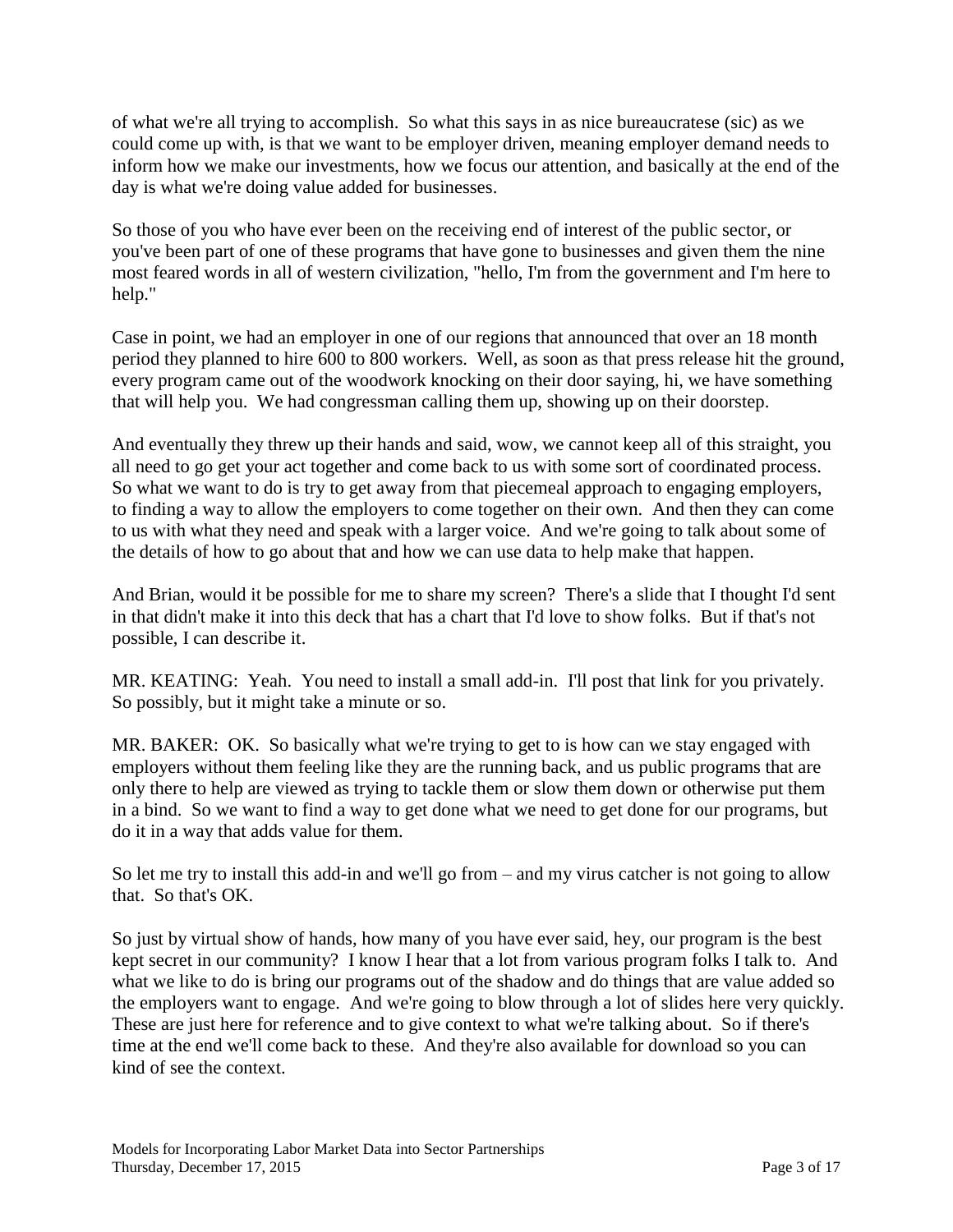Overall what we are hoping to get done from the workforce side is build a talent pipeline, and the education side as well of course. We want to make sure that we're training folks in the right things so that we have a workforce with the right skills for the competencies employers need. And we want to focus on career pathways so that we shift the focus from just getting folks a job, to finding them as best possible job that we can right now, and making them prepared for that.

But also, how can they move up a career ladder as they go throughout the rest of their life, because not everybody can come into our programs, be trained, and start out at a very high skilled spot. Some folks we'd just be able to get them to read and write proficiently, and get them entry level. But then we don't want to forget about them. We want to push them along to the fullest level of their potential and their ability to pursue higher level careers.

So at the bottom of this slide on the career pathway, basically wherever folks are coming into the workforce, at what level and what education they're coming out of, we want to set this up so that if folks need to go into entry level, we can get them to that level. If they're already there, we can get them to mid skilled. And if they're already there, we can get them to high-skilled as they come back into the workforce.

And then once they're in, we can train them through the rest of their workforce life to move up that ladder. So part of this is trying to give you a context for some of these buzzwords like career pathways and pipeline that you may have seen. But if you're kind of new to this, you may not understand what it's all about. So that's just for context.

Here's more conversation about the pipeline here. You look at the sectors on the right-hand side that might be relevant in a region, and then say, OK, what kind of supports, what kind of training and education are necessary to prepare individuals for those demand occupations. And we're going to skip by these. This is basically saying how we're going to try to update services, how we used to provide it, to how we'd like to provide it in the future.

OK, sector strategies have to start with solid data. I recommend BLS data because it's free and it is easily replicated. You can go back to BLS data over periods of time and compare snapshots between now and later, and easily recreate what you've done. There are other data sets out there. Those are fine if you have the money to pay for them.

And our experience has been there may be nuances to all these different data elements that are out there, but by and large they say the same thing. In manufacturing you're going to need machinist, you're going to need welders, and you're going to need machine repairers or mechatronics. Now there's going to be subtle differences here and there depending on where you're at in the country. But by and large no matter where you go, if you have manufacturing in your area, those three occupational groups are going to rise to the top.

The rest of this model I'm just going to go through very quickly because we're going to dive into the details on it as we go forward. But at the end of the day, if we're starting with data to tell us what we should focus our attention on, like where are the opportunities in a region, and then we find a strong neutral intermediary that can act as a conduit between the public programs and businesses. That allows the businesses to come together and decide what they can do together on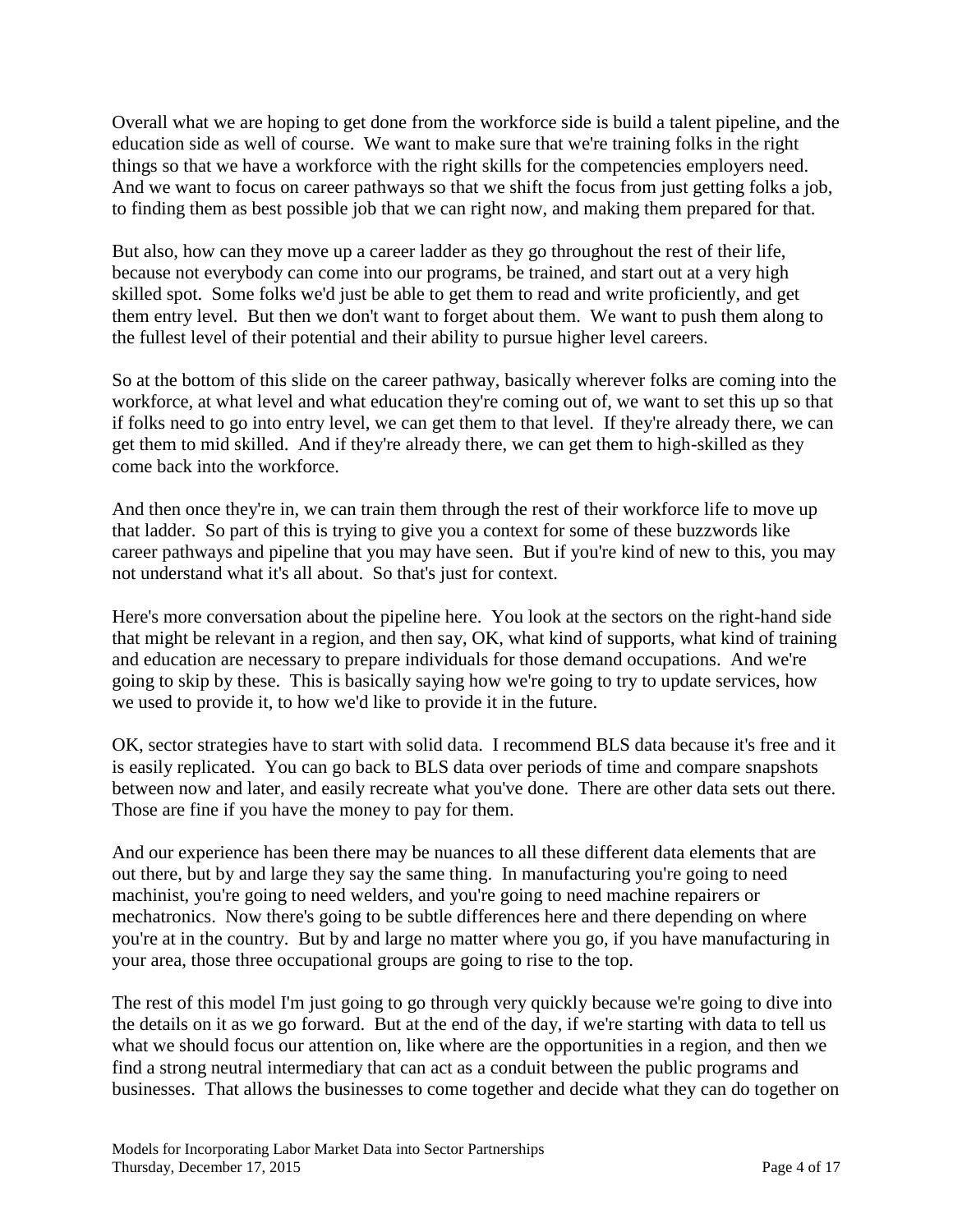a pre-competitive basis. And then that gives them that bigger lever to change how we deliver services.

For instance, if you're running a training program, hypothetically, and one employer comes to you and says, hey I am hiring folks for occupation X, and we're going to hire 10 or 15 people over the next year, I really need a new program set up. Chances are good that with that small a number, the options for you as a training provider to do something specific for that employer are not that great. I'd say can't happen, but by and large you're not going to move a world for one employer for 10 spots, most likely.

However, if those employers came together in that region and spoke with a single voice and figured out that, hey 60 employers all need this, and they approach the training provider with one voice, then it makes more sense and you can see the demand there for the training provider to move the world because you can see that you're helping in responding to a need that is much more widespread. So at the end of the day that's what we're trying to get to, and then our last step in this is make sure you track what happened and set yourself up for the opportunity for continuous improvement.

So how do sector strategies work, how do sector partnerships work? The nice thing is this has been out there for a while, and the data says the sector strategy approach works. It results in improved outcomes both for workers and improved outcomes for employers. And I'm not going to go through the data for you. You can all see it there in the boxes. But what this graph in the circle is trying to represent is all of the public programs, and then finding employer champions that are willing to participate and provide that one voice, and one trusted convener.

That convener could be practically anybody as long as the folks in the region that need to come together trust them. So that could be an economic development person, it could be a workforce development person, it could be a CBO. But the key thing is that everybody trusts that person to be a neutral convener and a neutral party that can facilitate the meetings. So we'll come back to some of the details on this a little bit later.

So let's get into the data part. I like to call this 3D workforce development, data and demand driven. And notice that I have employer in parenthesis there. Here's an example I love to give because I've seen it happen over and over. Most training providers have a revenue stream model that is based on filling training slots, butts in seats. So occasionally the public can get in their head that something is in demand.

Around in my area, I don't know how it is in your places, but around in my area a few years ago heating, ventilation and air conditioning technicians were the rage. And training programs popped everywhere to provide that because there was strong consumer demand for it.

But the problem is at some point the graduates of these programs saturate the local market and the regional market. And there aren't enough jobs for everyone that goes into that training program. So just let me ask you this, if you've got 100 people across a region coming in to various HVAC programs, what happens if there are only 15 jobs in HVAC in that region on an annual basis? What does those other 85 people do?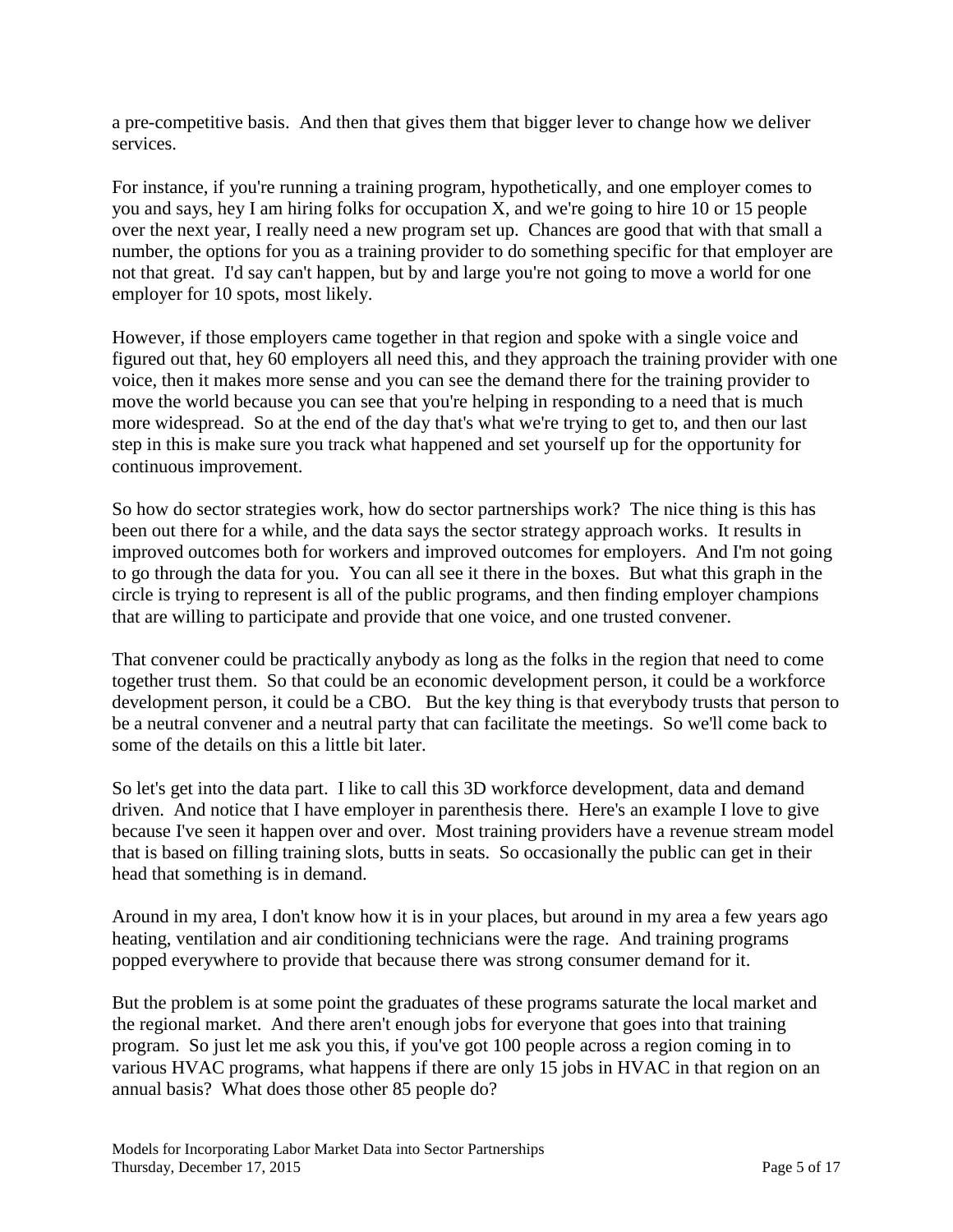So what we are trying to get to is, let's see what the data tells us, and what the employers are telling us the competencies they need are, and the quantity and where, when, how many, all that stuff, and figure out what we can do to set up our pipeline for education and training that is more just in time, rather than let's train a whole bunch of people and hope for the best.

And the way we do that to start that conversation is making sure that we're starting with solid data. Otherwise we don't want to fall back on doing something just because that's all we've always been doing or because that's why people are knocking on our doors saying they want to take a certain kind of training.

So what kind of data are we talking about? First and foremost, supply and demand. We have a ton of supply data. Those of us that work in this, supply data is always very plentiful. This is the kind of thing like who is coming out of programs, who's graduating from the high schools, who's earning credentials, who's earning associate's degrees, bachelor's degrees, etc. All schools have that data out there. And the various public organizations that monitor them have that data very much at hand.

But also what's going on in the population? It's very important not to underestimate the power of understanding your population. The biggest most obvious thing is the aging of the American population. Now the great recession bought us a little bit of time. But for the last 10 years we've been hearing pretty constantly the baby boomers are going to be retiring. Well, that started.

We got a little reprieve because some folks decided to work longer after the recession. But sooner or later those folks are going to be leaving en masse. In fact in some areas that's already begun. So that's a very key demographic data element to help you understand what it is you're going to need to be providing to make sure people have the right skills at the right time.

Gender and ethnicity. The whole nation is trending more Latin and more Hispanic. So does that mean we're going to have greater demand for Spanish classes or providing contextualized learning in Spanish? Or some way helping folks that don't speak Spanish natively communicate?

I mean, there are all kinds of policy implications for that one thing that's changing across the country. So when you put all of these things together, there are a ton of moving parts. And the trick is shifting through all of this stuff to figure out what is most important and what is less important, and focusing our energy on what is most value added. So that's the supply side, what are we turning out.

On the demand side, again, the Bureau of Labor and Statistics data complemented by locally gathered data, that's key. BLS data is great, but it only can take you so far. For example, here in Illinois we have a community that has a federal department of veterans' affairs veterans' home and hospital. Well, all the healthcare workers there are categorized as government workers. So when we fill BLS data to that community, they say, well, you're missing a heck of a lot of nurses and a heck of a lot of other healthcare occupations.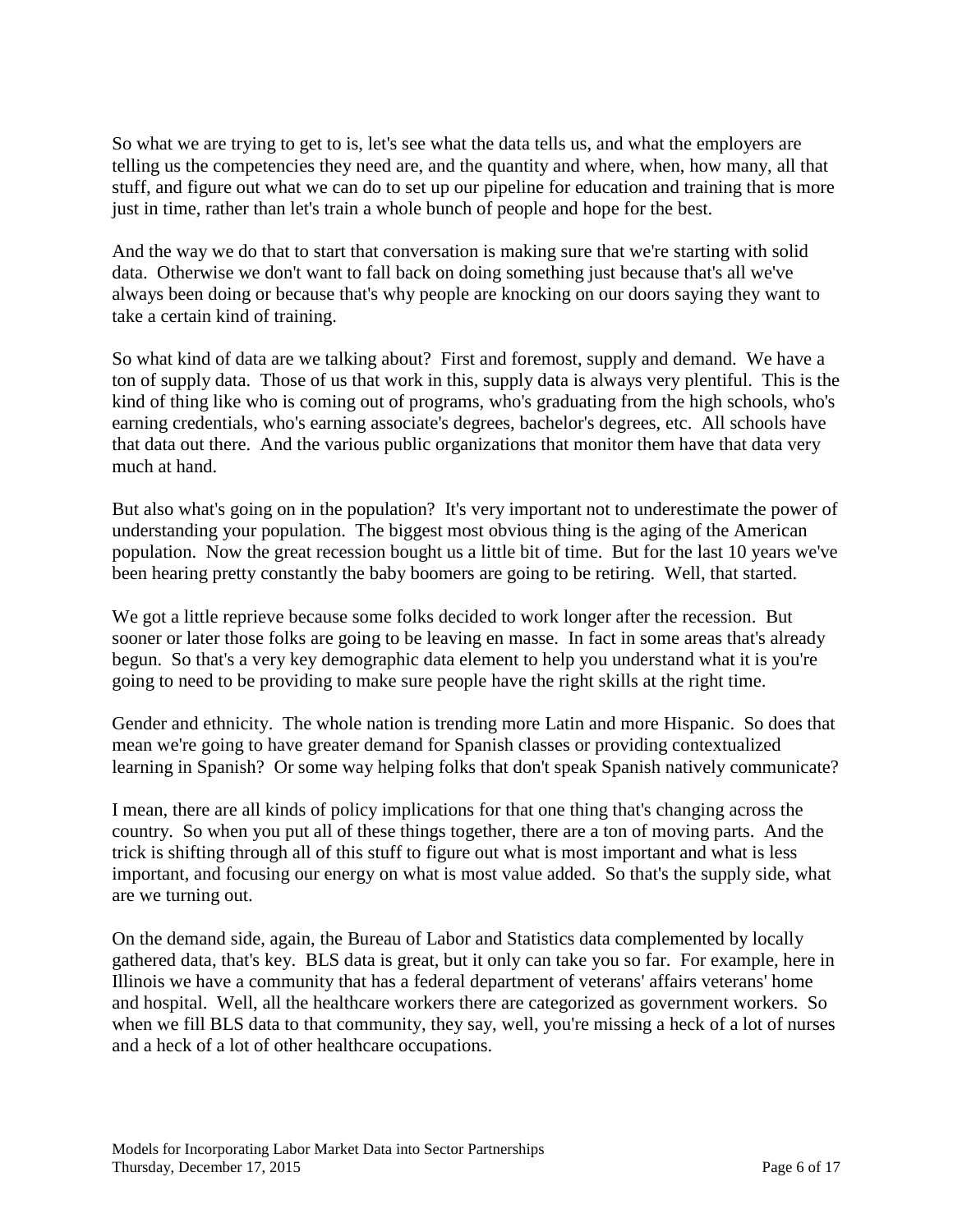And it came to them immediately, oh for some reason all these people aren't counted. It was a very quick conversation to realize, oh all those folks are counted as government workers. So you have to add local knowledge to the BLS data, but the BLS is a great starting point because it is publically available for free and it's pretty much standardized across the country. So you can see how you compare to other areas.

And that is the one thing I wanted to get to. I have a bubble chart I wanted to show you, but we can put that on the slides and you can download it later. If you look at the industries that are growing or projected to grow, you can see that OK this is obviously where we want to focus some attention. But there are also industries out there that may not be growing, but may have a lot of people working in that industry in a region.

So although it's not growing, there are still going to be tons of jobs for replacements. So the trick is figuring out what pieces of the economy where you compare favorably to the rest of the country, like you have a higher concentration of workers in your area than does the rest of the country. That's called location quotient.

So if you have a good location quotient, that means you have a higher concentration of a particular kind of industry or worker in your area than the rest of the country does. And that's an opportunity to form a sector partnership. And again, I have a chart that explains this really well, and you can see that. If anyone has any questions after this, I'm happy to take questions after the face if necessary.

So part of our supply side approach from the workforce system at least has been, OK, we want to make sure that we are putting folks out there as best we can, but we'd like to get away from what the old train and pray model. We want to get away from the push model and flip that over to an employer led pull model, where they're telling us what the demand is.

So what we need to know from employers to do that better are these things that are listed here. We need to know the what, where, when and how many. And if we know that, sooner rather than later, as public programs we can do a better job of making sure folks have the right competencies at the right time and the right place.

So that's the theory. The problem with theory and practice is that they're actually quite different. So how do we make this happen? How do we go from this kind of chaos where all these different programs are approaching employers saying follow me, to something that's a little bit more streamlined? OK, this graph or this chart messed up on us. Picture this big gray thing in the center as flipped the other way. These are supposed to be funnels.

So on one hand what we're looking at here is a way that through a neutral intermediary – the Switzerland, if you will – you can have one conduit that all these programs can funnel their information to, then they can make that available to the employers. And vice versa; all these employers, if they get together and have a need, they can go to this one intermediary that can then figure out which of these public programs need to be involved and do that in a coordinated way.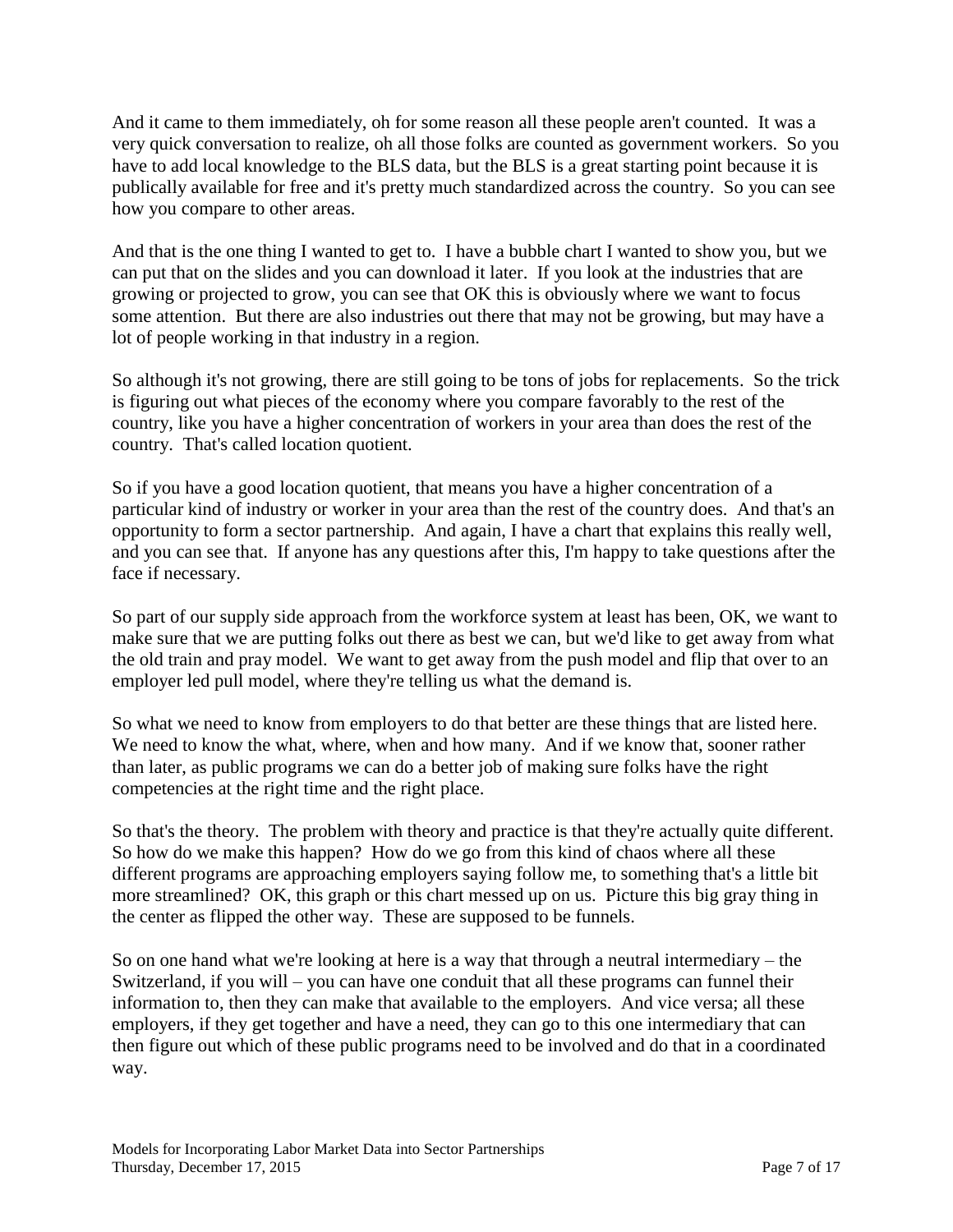So the idea here is just what we've talked about so far, setting it up so that there's greater leverage and greater continuity of service, and better, more streamlined communication between all of these programs and all of these employers. So here are some kind of food for thought conversation starters. But I want to go back here. I'm going to  $-$  you know what, I think that'll lead to more danger than necessary.

So here's some advice points for how to approach an employer. Because what at the end of the day you want to get done is, the employers have to figure out what they're going to hang together on, and then work together on a pre-competitive basis to say, hey we all have this particular need, if we can work on this together, the rising tide is going to float all of our boats.

So the trick is identifying those things that the employers are willing to hang together on and decide, OK here's what's important to us. And then they can come and work with the public programs and help move the needle toward things that are going to help them out. So here's my list of advice starters for trying to engage the employers to set that up. And I'm not sure what happened. There are a ton of slides that did not make this final version.

MR. KEATING: Well, Michael, one question that I do have for you and for the audience as well. And if folks have any questions, you can press \*6 to unmute yourself. You talked about this employer demand model and also the different labor market resources that you can get to get some push or some baseline information on how your region compares to the others.

What do you do when what shows up in the labor market data doesn't compare with what you're hearing from employers? Have you ever had an example of where there was kind of a disconnect between what was going on in the data and then what employers were asking for? And then how do you reconcile that in kind of the sector partnership construct?

MR. BAKER: That's a great question. Well, the first example is in the healthcare occupation example I gave earlier. Our BLS data said a certain number of healthcare professions were there, and they said there's a lot more than that, you're missing something. And we figured out that government employee nuance that helped us calculate that. But we were dealing with an entity that did polling of its employers every year and they asked them for a two-year projection every year.

So we knew that they had very solid local data. So if someone would come back – and this actually came up in a meeting I was at last week where an individual felt like they had a pretty good solid handle on what the need was in their community, and said why do we need to look at all this data, I meet with businesses every week, and I know what we need. So my response to that individual was, well, you know what you need in your community, but unless you're doing that same kind of meeting all across your region, then you don't have the whole picture.

So while it's important to marry up BLS data with local knowledge and from your businesses, if there's something that's wildly off, either you don't have the whole picture or there's some nuance in the data that we need to figure out. So what – the short answer to that is, if there's a big disconnect there, then everybody has to get their heads together and figure out why.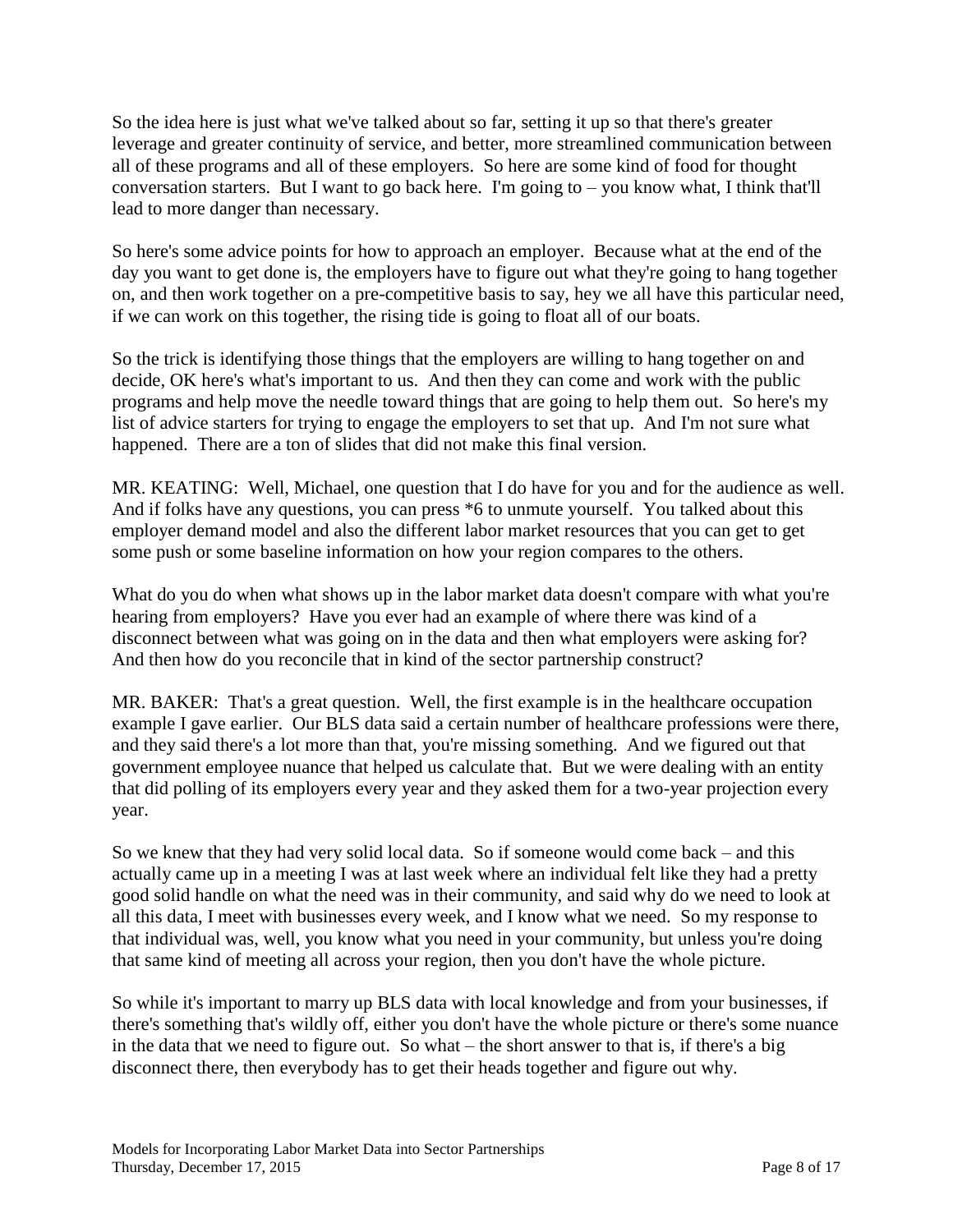MR. KEATING: And again, if anybody has anything to contribute to any other similar situations, feel free to press \*6 and chime in. Another thing that Michael went over was at the beginning, we saw that sector strategies, solid data was one of the six components that you have listed. You also had a strong intermediary, you also had employers contributing, you also had data at the end to analyze and evaluate what was helpful and what wasn't.

And I guess my question is, when you're talking about some of the labor market data itself, where does it come in in the overall timeline of developing a sector partnership? Do you kind of start with the labor market analysis? Do you bring labor market data to your employers? Do you regularly review with intermediaries? Have you developed some sort of a process or a best practice for the timing of when you review data?

MR. BAKER: Yeah. Well, first of all you should be reviewing data early and often. It's not a onetime thing. It's a continuous thing. But I would recommend starting with data first. Because that will tell you where you should start. And you may find that the data needed to be a little more robust in one area or another and you may have to fine tune it.

But rather than just picking something at random because well that's what we've always done or that's what we think we'd like to do, start with the data to tell you how your area really compares to the rest of the country, so you can start the conversation from a position of strength, and what can we do to bolster our position and take advantage of the assets we already have.

And that's a great question because it segues into some places decide – the economic development folks get together and decide we want to focus on a particular thing, high tech manufacturing, or aerospace, or IT, whatever it is. But sometimes that conversation happens in a vacuum with just saying, OK, this is the next big thing, we want to be in on that.

Well, the much smarter conversation to start with the data that tells you what is your capacity there already, what assets do you have in that sector or that industry already, and are you in a position to get to where you want to be in a year, or is that more like a five-, 10-, 50-year proposition? So the idea is that it will help you start the conversation and be on much more solid ground.

It goes back to that quote, without data you're another person with an opinion. So if you don't like my data, show me your data and let's figure it out. But there is a way to coalesce those things into a data set that everybody can agree on.

MR. KEATING: And I actually want to leave this slide that we have up here and really open this question to the participants. One of the things that Michael mentioned was that there was a wealth – (inaudible) – and there were ways to get access to you, who's kind of coming out of some of the college programs. We do have educational representatives on the phone line today. And I'm curious to hear from the group, have you been able to access kind of the data on people that are graduating from programs in some of the categories that are on the screen? And again just press \*6 to unmute your line.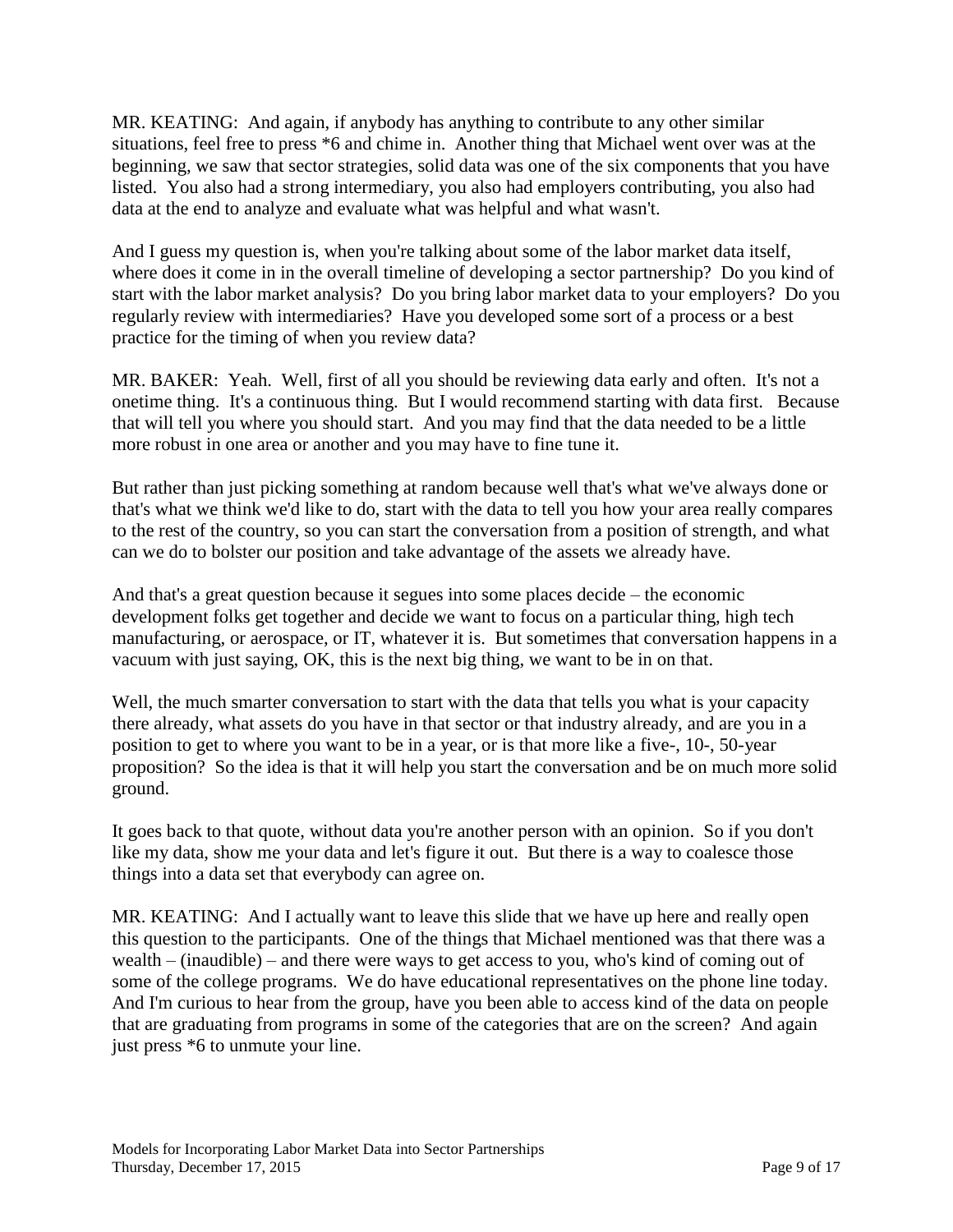MR. BAKER: And let me throw in a comment while folks are getting ready to respond to that. One of the key things to look at is, OK if we're churning out welders, let's pick on welding because that's a nice common one, if you're churning out welders, but the folks in those programs aren't getting jobs, it is probably due to one or two things. It could be one, it could be both.

Either the employer demand isn't there, so we're training out highly skilled people, but there just isn't enough demand for the jobs. Or we're churning out people that are not trained to the level that the employers in that area need. So they don't see those individuals coming out of the program as being very value added, or they need a whole lot more training in order to be productive for them.

So those are two things you have to look at if you see that the people coming out of programs are not getting jobs like we would hope that they would. Just food for thought.

MR. KEATING: And I see that Christine mentioned that there in Massachusetts there are some data on educational outcomes. Christine, do you mind unmuting yourself and chiming in on the types of data that you're able to access and how you look at it?

MR. KELLY: All right. Again, folks, you can unmute your phone line by pressing \*6. We'd love to hear from you verbally. Obviously you can also participate over the chat. And we are uploading an updated slide deck for folks to download as a resource, so you can go ahead and download that now if you'd like as well.

MR. KEATING: And I do want to get at this issue of – go ahead.

MS. : This is Christine. I was just using my mute button assuming that would work. I guess it wasn't.

Well, in Massachusetts we had engaged the New England Public Policy Center for the Federal Reserve Bank of Boston with a quasi-state agency, Commonwealth Corporation, that did some really good labor market analysis by region, that pulled together all kinds of different information on educational attainment across industry sectors, educational attainment, where the profiles of what courses, certificates people were getting, and the degrees, and also a lot of job stuff.

So it was something they did. I guess I wouldn't say it's all real time, but I think we're trying to get now closer to having that kind of real time, especially as we're looking at WIOA and having to report out for our eligible training provider list that kind of information. So I think all states are kind of trying to figure this out.

MR. BAKER: Absolutely. And that approach sounds good to me. It sounds like you're on top of the game there.

MS. : Yeah. It was a really good report. And at this point it's a little dated. But I know Massachusetts is very much interested in being demand-driven. We have a new governor, a new administration. I see Greg – (inaudible) – is on the line; I see him as a participant here. He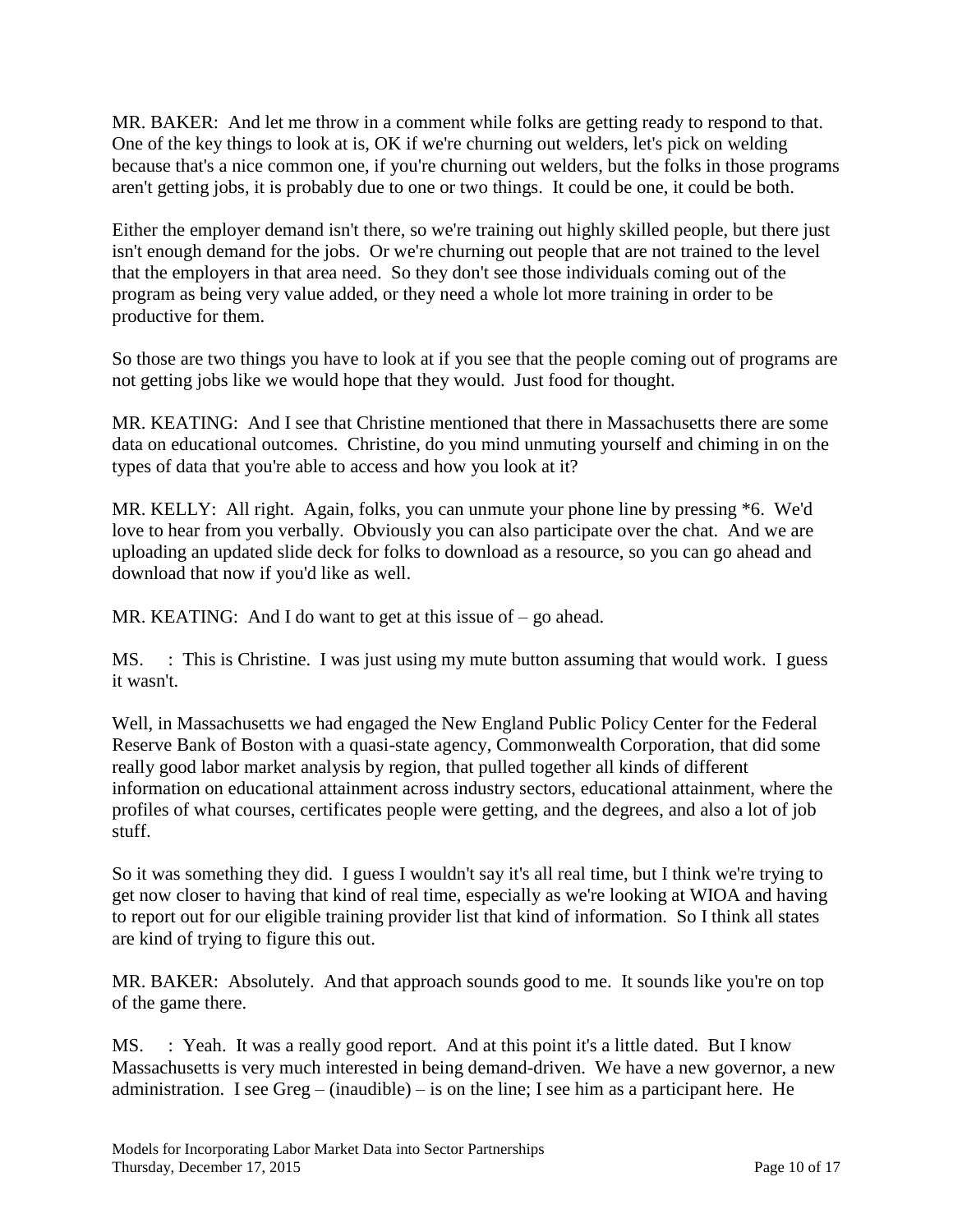works for the executive office of labor and workforce development on business strategies. And so I do know that there's renewed interest in trying to figure this out.

I did also ask a question, I don't know if you saw that in that chat box. I'm not sure if I heard – I know when you opened up you talked about the problem with everybody going after the same employer when major job openings are announced. But even if there aren't major openings, I'm not sure I heard an answer to how you solved the problem of not having all these different programs, partners, agencies, organizations, all knocking on the same employer's door. I'm not sure I heard how you solved that or if you have solved it in your area.

MR. BAKER: OK. Let me go to  $-$  it's still messed up in here. But this slide. The idea is if you can set up an employer-led sector partnership that has a neutral convener, and I will give you the model of an organization in Illinois called Vermillion Advantage. They've been doing this for 20 years. And it's to the point now where they have over 60 member employers in a one county workforce area.

And if a program on the left side of the screen there from the state or federal government or local government approaches a single employer, they just say, have you talked to Vermillion Advantage yet. So all these employers funnel all the programs to their intermediary in the middle; and then once Vermillion Advantage is up to speed on it, then they pull the employers together and say, OK, here's an opportunity from program X or agency X.

So the best way is for the public private partnership, to make it employer-led so that it's not driven by any one public program, but it's driven by the businesses. And when they want help, they'll come to us through that conduit. And if we have something for them, we can go to that conduit and then they can provide that information directly to the employer. It works out so much better for everybody because it can eliminate the cross –

MS. : And we have that in our sector strategy programs, and our advanced manufacturing, our healthcare. We have a financial and business service sector strategy in our region and our county. But that doesn't cover every employer. So I guess not every employer – we don't have a sector approach to every single type of employer. So there's still going to be employers who are one stop career system and who are also going to be approached by other organizations for jobs there. So I got you. OK. So understanding –

MR. BAKER: And there is a way to make that better. You can't eliminate it entirely, but there are places – like I know a region in Ohio actually invested money in a Constant Contact-like system, so that all the business service reps from all the various programs would enter information about, OK, I went to employer X today, here's what we talked about, so that everybody can see that.

So that way you have a coordinated approach for outreach and interaction with the employers. But it takes a lot of work. If you don't have a system like that, it's a lot of phone calls and emails to make sure all of the players understand what's going on.

MS. : Right. Technology could help in that regard. I can see that. Yeah. Thank you.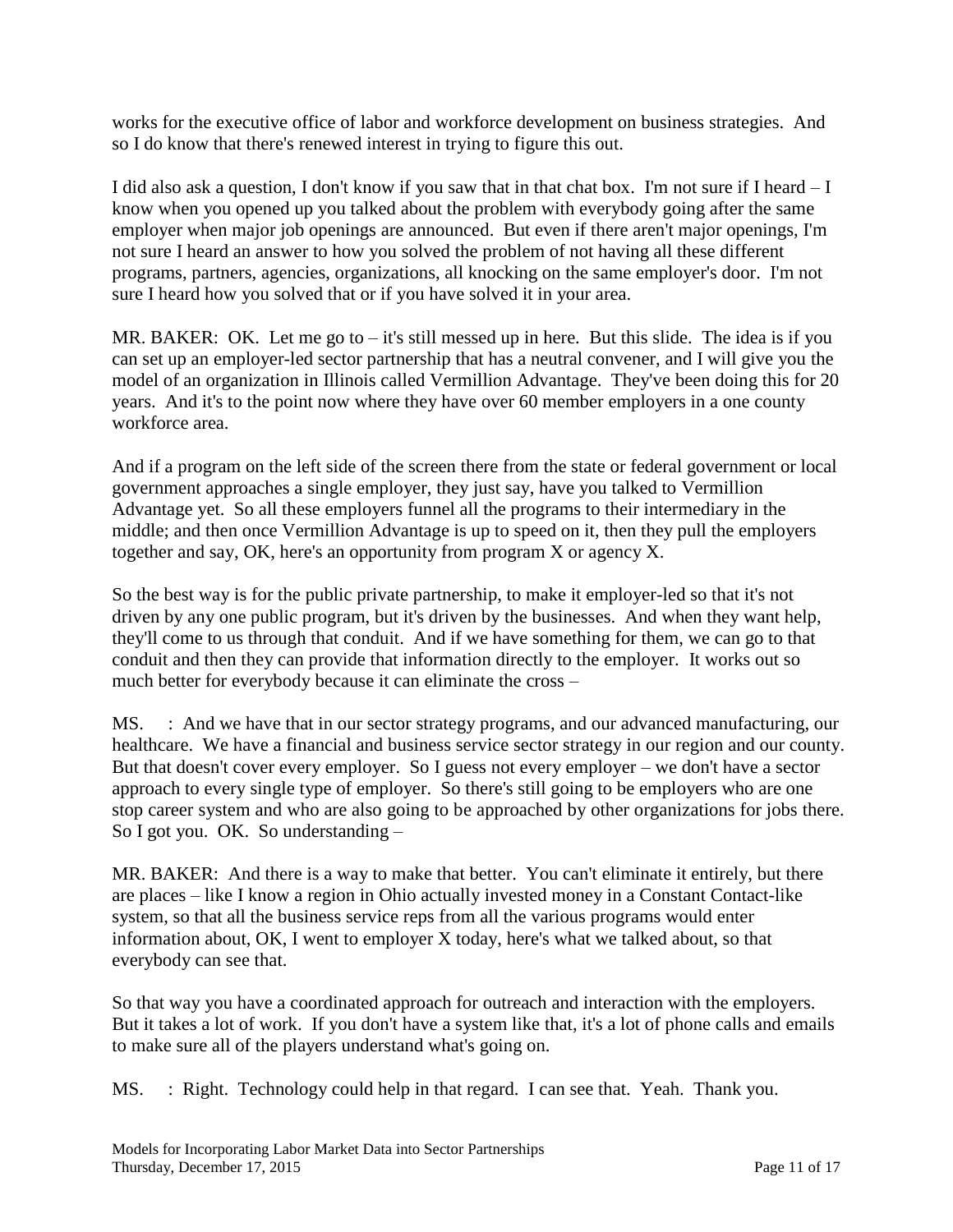MR. BAKER: So let me go back a slide or two. And we can take other questions as well. But I want to show you this graphic here. So here's how we are looking at the sectors and industries in Illinois to figure out how to focus our attention.

So here's the raw data. The industry is on the left hand side, our base year employment in each of those, the 10-year projection, and then how much of that is going to – the numbers in percent of change. And then the last column on the right is the location quotient. So if you are one or higher, then your concentration in that industry is better or more prevalent than the rest of the country. And if you're lower than one, OK not so much. But that doesn't tell you the whole story.

So this chart I'm showing you now, this has the location quotient on the vertical axis, and the change in employment on the X-axis going to the right. So what we're looking at here is, if you are above the line and to the right of the line, not only are you projected to grow over the next 10 years, but your location quotient is higher than the rest of the country. And the size of the bubble tells us how many people are employed in that sector or that industry across the state.

So you can see manufacturing is right here on that vertical line. So while the location quotient is good, the growth in it is pretty much zero. But that tells us though that we can't ignore it because the bubble's so big. There are lots of replacement opportunities in manufacturing, so even though it's not, quote, growing, it's still something that has lots of opportunity and you don't want to ignore it.

So depending on how the location quotient and the growth patterns play out, you can kind of see where does it make sense for us to focus our attention. So what we've asked our regional folks to do is we provided this information to them on a regional level so they can see, OK our region, here's what looks good, here's what looks like it's mature but we still need to pay attention to, and then here's what is maybe coming up but it's not big enough really to focus on yet.

But this is the kind of thing that is a starting point for everything in this. If you know this, that's where you can start the conversation with a good grounding that you're going to be able to do something that's value-added.

MR. KEATING: That's a great point. And I do want to reiterate that these updated slides, they're available in the little file share box below the screen.

One question that came in was how the neutral intermediary, that intermediary between those two funnels, how do they know which resources or services to recommend to the employer?

MR. BAKER: Well, that's a great question. They have to be active in seeking out public partners. And it's something that develops over time. Ideally that neutral convener, it starts with economic development folks or folks with a background in private sector. But it all basically comes through experience, like anything else. I mean, there's no panacea to say, this is how you would go about it.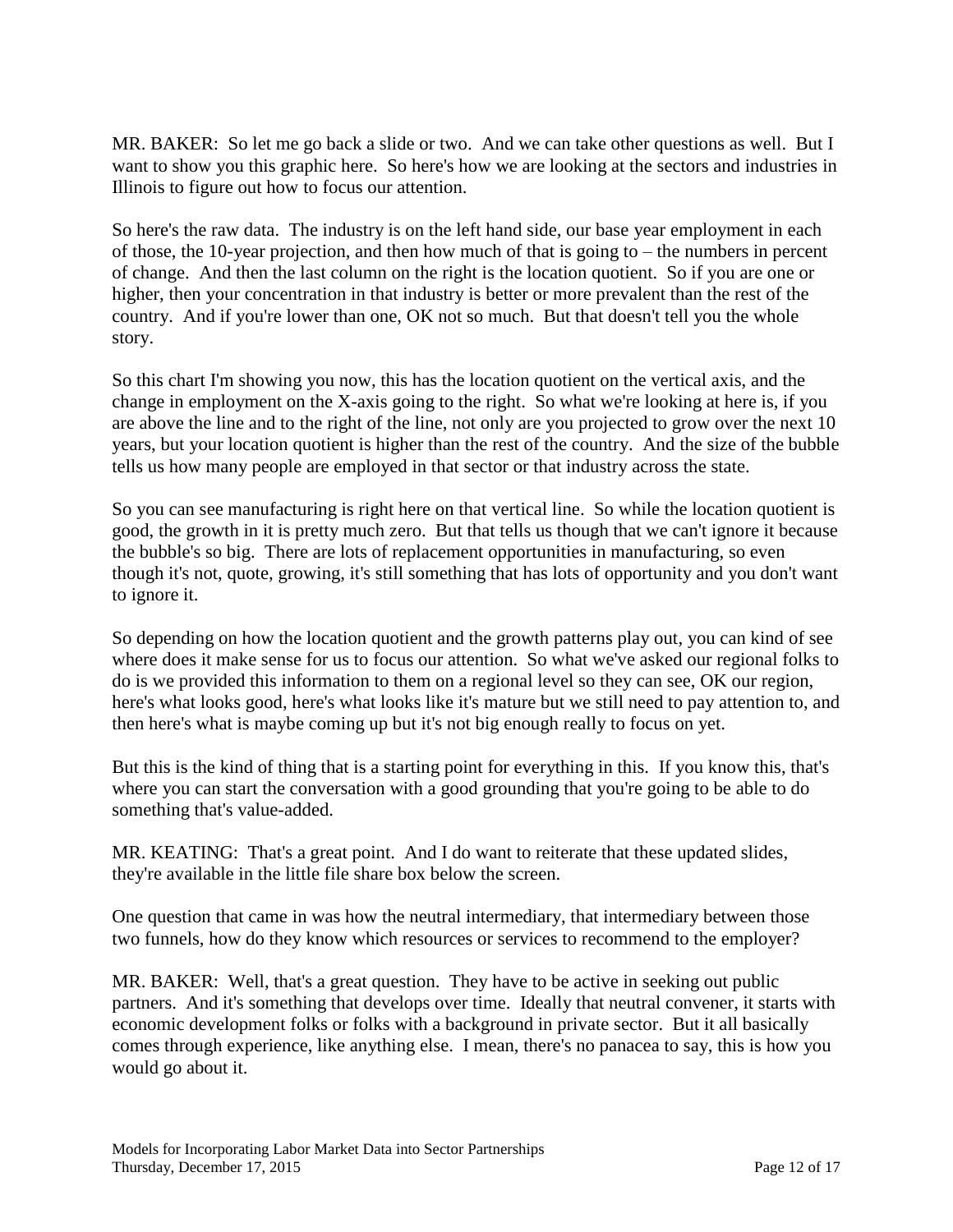But you have to have somebody involved in there that knows who to call to find out information like that. They don't necessarily need to know everything, but they at least need to know where to go to ask the question and be referred to the appropriate program. And over time as they get experience on that, they just get that through experience. Good question.

MR. KELLY: And going back to the question about – or going back to what we were talking about earlier about different sources of supply information, and part of that with that line of questioning was, about are people able to get data on college completers. And I was wondering if anybody who's on the call has access to wage matching data. There's one site which I just posted into the chat which actually gives you economic success outcomes in six states, Arkansas, Colorado, Florida, Tennessee, Texas and Virginia. But not every state has access to that unemployment insurance data or that wage record data and are able to kind of track it back to students.

So I'm wondering if – it's interesting to see how other states and to see how what the one and the five year outcomes are for students that are kind of going through those programs. But as we're looking for kind of these push models and looking at what's some of the different supply data that's available is, can anybody talk about wage record data or some of the ways in which they've found it helpful in their state or their area?

MR. BAKER: While folks are thinking, I have a little bit on that. We use wage record data obviously first to see who's working and where and then how much they're earning, so we can see is training that's being provided setting folks up for long term success. But we also use it to analyze the impact of our incumbent worker training to see after the training has been completed, is the person still at that employer, did their wage go up from point A to point B, and are they showing signs of progress. The caveat with that is, usually incumbent worker training does not directly leads to a pay raise or a promotion. It's getting folks an additional skillset that is important for the job they have.

So it's very difficult to tell if somebody got a pay raise because of the training or because that was the time every year where they get a pay raise. But what it can tell you is, is somebody making progress, earning more money this year than they did last year, and are they showing progress toward successful progress up the career ladder.

MR. KELLY: Can anybody else chime in on that question? Again press \*6 to unmute yourself. (Pause.)

MR. BAKER: While we're waiting I did want to point out that the sector strategies does have a recipe to follow. And if you follow the recipe, chances are good you're going to have success. However, if my wife and I are reading the same recipe, her product usually ends up like the picture in the lower left that you're seeing, my product ends up like the one on the upper right.

The trick is getting employers and the public partners in a region to get consensus on the playbook. How are you going to go about the process and then how do you organize industries toward a launch meeting? How do you get CEOs of employers to participate and take the lead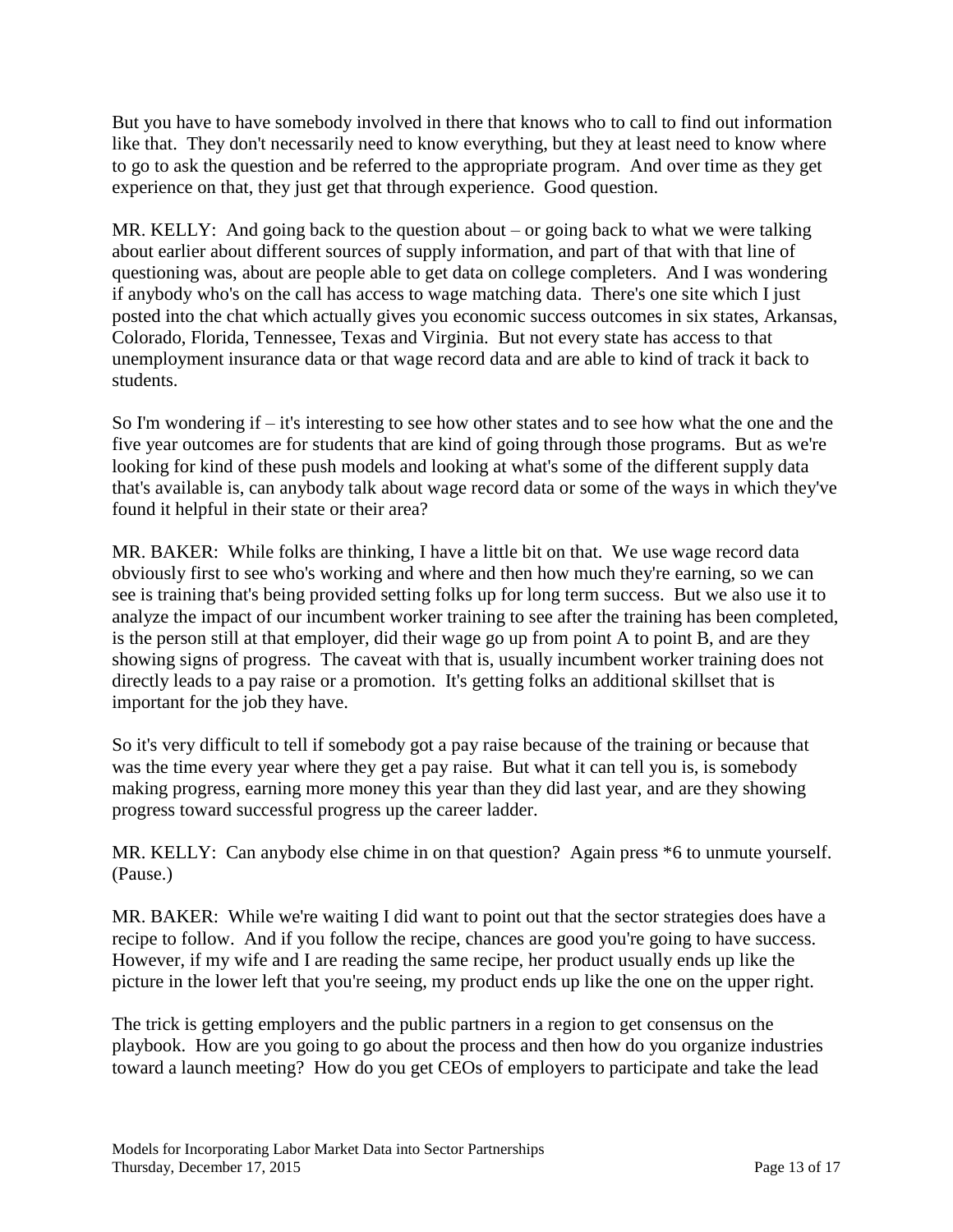on the effort? Step one and step two are very key. And step two is vital. If you cannot move on until step two is done, if you try to move on before that being done, it will implode.

Because what we learned was way back 10 years ago when we first tried doing this, money was plentiful. Foundations had money, state programs had money. And as long as government programs or foundations were throwing money at it, public programs and some businesses would come together because of the availability of funding.

But when the funding dried up, the partnerships did too. Because the only reason people were there to begin with was they were chasing the money. If you set it up this way where the employers lead it, you don't need any public money at all. Because if they see value in what's going on, they will fund it to make it happen.

Our organization in Danville that I've talked about that is the neutral convener, the businesses there pay anywhere between \$500 and \$5,000 every year to maintain that organization because they see value in it. So there's no public money that goes in to support that organization. Now they get publicly funded grants to do extra things.

But as far as their daily operating costs, they do not rely on any public funding. So that's the key. If you can get the employers to come together and agree on what they can hang their hat on, then you can launch that sector partnership, and they will help keep it going.

So when you pull them together, these are the kind of questions you have to ask them. And you can do this in a 90 minute meeting. And if they can answer these questions and figure out what common things do they have either in challenges or opportunities, figure out what they want to do together, and then figure out how they're going to organize, you've got it made.

I don't want to make it sound easier than it is, but it's not rocket science. It's just not letting the public programs overtake the meeting. When you have this meeting, the public programs need to be there, but we need to be sitting on our hands. We need to let the employers figure it out.

Because say turnover or attrition is one of the key problems that they have. Well, if we go to them and say, well we're looking at this data and it looks like attrition is a big problem here. OK we've pointed that out. But if they come to that conclusion on their own and say, oh hey, we recognize attrition's a problem, it's their problem that they own, and they will be willing to invest the resources and the effort to work with us to address that.

But as long as it's us going, well hey we think this is what the problem is, and we had a program here that can help that, their support and involvement is going to be halfhearted at best.

MR. KELLY: Does anybody have – so we have about seven or eight minutes left. And does anybody have any questions for Michael or for the rest of the group? I think he's done a pretty good job of talking about some important data components, but also just the larger picture about how kind of data fits in. And I hope you had some insight into that. So any specific questions? We can just open up to the room.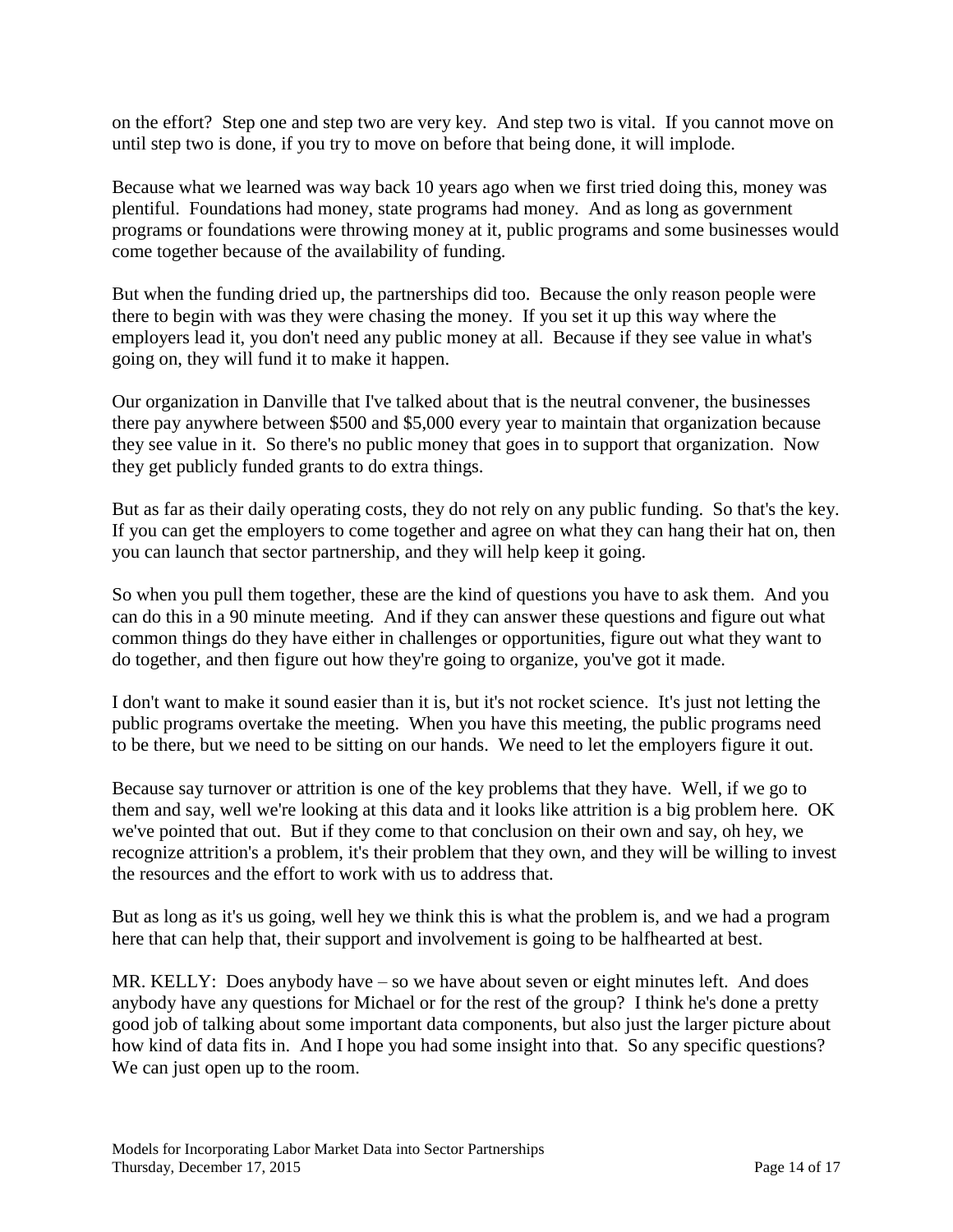MR. BAKER: And while we're waiting, I flipped over to the slide about here's some things you probably don't want to do when you're trying to engage your employers. So if anybody has any thoughts on the dos and don'ts, we can cover that as well. And also just for my own purposes, so we can do this better and brighter and faster here in Illinois, if somebody has an experience that you'd like to talk about on how you were able to do this very successfully or lessons you learned, I'd be happy to hear about it as well.

The one thing about sector partnerships is this bottom item on this chart. This takes lots of work every day. People leave companies, people leave organizations. And if the only contact you had in that organization was the person that left or retired, you're starting over from square one. For this to work and be sustainable long-term, you have to cultivate lots of contacts.

And at the end of the day it's all about relationships. If you have a solid relationship with your businesses, great things can happen. But if they think you're wasting their time or are not value added, they're only there because there's free food.

MR. KELLY: Thank you, Michael. I think it's – I hope people see that while data is a very important component, it's just kind of one piece of it. And relationship building, it could be a pretty helpful factor in that. But there's just so many more pieces to it. I see some people typing into the chat box. And feel free to just kind of press \*6. We do still have time for a couple more questions. I do see a question about – let's see, which one I'm going to put in.

MS. : Well, this is Carole Brooks in Baltimore County. I just wanted to say I think you really hit the nail on the head. It was an a-ha moment for me when you said that no public funding was needed. Because I think that has been the impetus for the local workforce system driving things because the funding was coming into each of our separate organizations, and so we were sort of the drivers.

So is there any way that we could see more information about the Vermillion Advantage model? Or is there something that we could look at as sort of a template that we could use in developing that locally?

MR. BAKER: Yes. I'm going to put a link in the chat box. Vermillion Advantage is participating in a national effort called talent pipeline management, which is designed to help employers think about talent like they do the rest of their supply chain, figuring out where the sources of good workers are coming from and how they can improve that pipeline.

There is a profile of Vermillion Advantage on this website within the talent pipeline management section. Vermillion Advantage also has its own website. I think it's just vermillionadvantage.com. But if you Google it, it's in Danville, Illinois. And you can find that as well.

MS. : Thank you.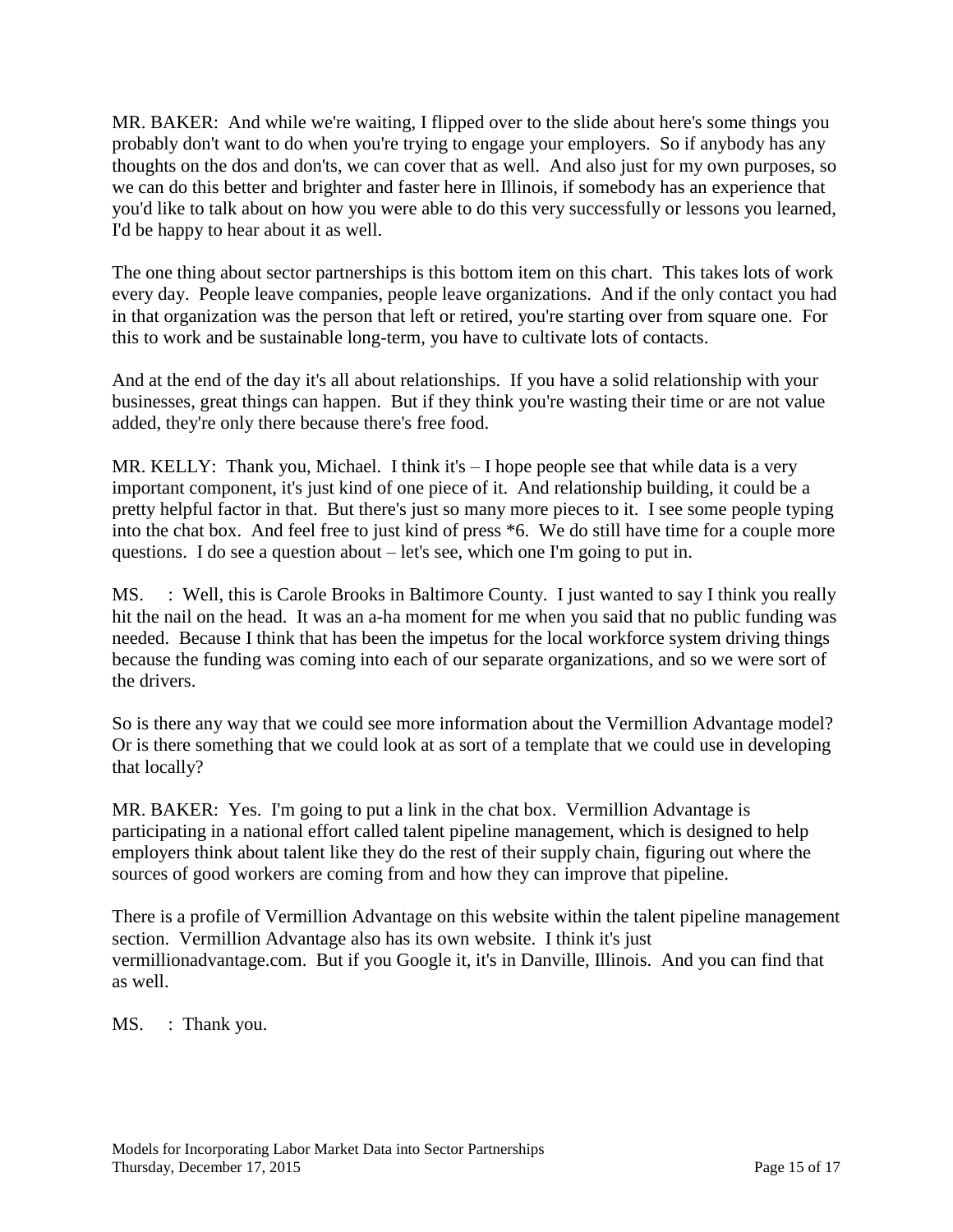MR. BAKER: As part of this effort on technical assistance, we developed a sector strategies framework here in Illinois and it's online. And I'm going to find a link to that and I'll post it here as well.

MR. KEATING: I also see another question about leveraging funding and how to approach that, whether it's through a public private agreement, formally or otherwise. And I imagine that could be an entire webinar of its own. But do you have any insight to offer on that, Michael?

MR. BAKER: Yeah. Again if you have relationships, that gets a lot easier. So the trick is establishing contacts in all these other programs. And if you've got a sector partnership set up, that makes it so much easier, because you've got one entity coming to you that can get all the different programs at the table, and you can figure out, OK, who has available funding that can take care of X, Y and Z, and who has funding that can take care of A, B and C.

And maybe there's overlap between the programs. Like for example, I know under WIOA Title I we can pay for supportive services like childcare and transportation costs. In training of course. Well, there are other programs that can pay for training, but can't handle the supportive services.

So the trick is figuring out what is the need, and then who is at the table, what the resources are, and how you can cooperate so that each person pays for a piece of it to spread the money farther. And there's really not a magic bullet to doing that other than getting along with everybody, and when everybody sees either an opportunity or a challenge, everybody picks up the phone and calls everybody else and says, hey, this is going to hit here soon, we all may eventually need to touch this, let's work now to do it in a coordinated way.

MR. KELLY: And the last thing that there's a really good kind of comment/question that came in. I kind of want to end with this one. But basically the question, if we're talking about – and this is Monica from EDLE (ph) – where we're talking about industry lead in sector partnerships, what's workforce's role in terms of being proactive in how sector development strategies are being – if there's so much impetus on kind of letting employers drive the project?

Do you have any kind of closing thoughts on that as a way to kind of frame both the importance of roles like workforce entities like your own?

MR. BAKER: Yeah. My advice on that is going back to this recipe. Workforce and economic development have a lot of groundwork to do in step one and step two. That's contacting the businesses, that is figuring out which sector you want to focus on based on the location quotients and the labor market information and the BLS data.

But then once you decide where to focus the attention, then it's getting those CEO private sector champions that are thought leaders, that when they get involved a lot of other people in the regions say, hey, they're doing this, we need to pay attention to it. And that could be as few as three; it could be as many as 50, depending on your region.

But the work for the workforce team is step one and step two. Then once you have that launch meeting, that's when you just sit back and let the employers get there on their own. Because if